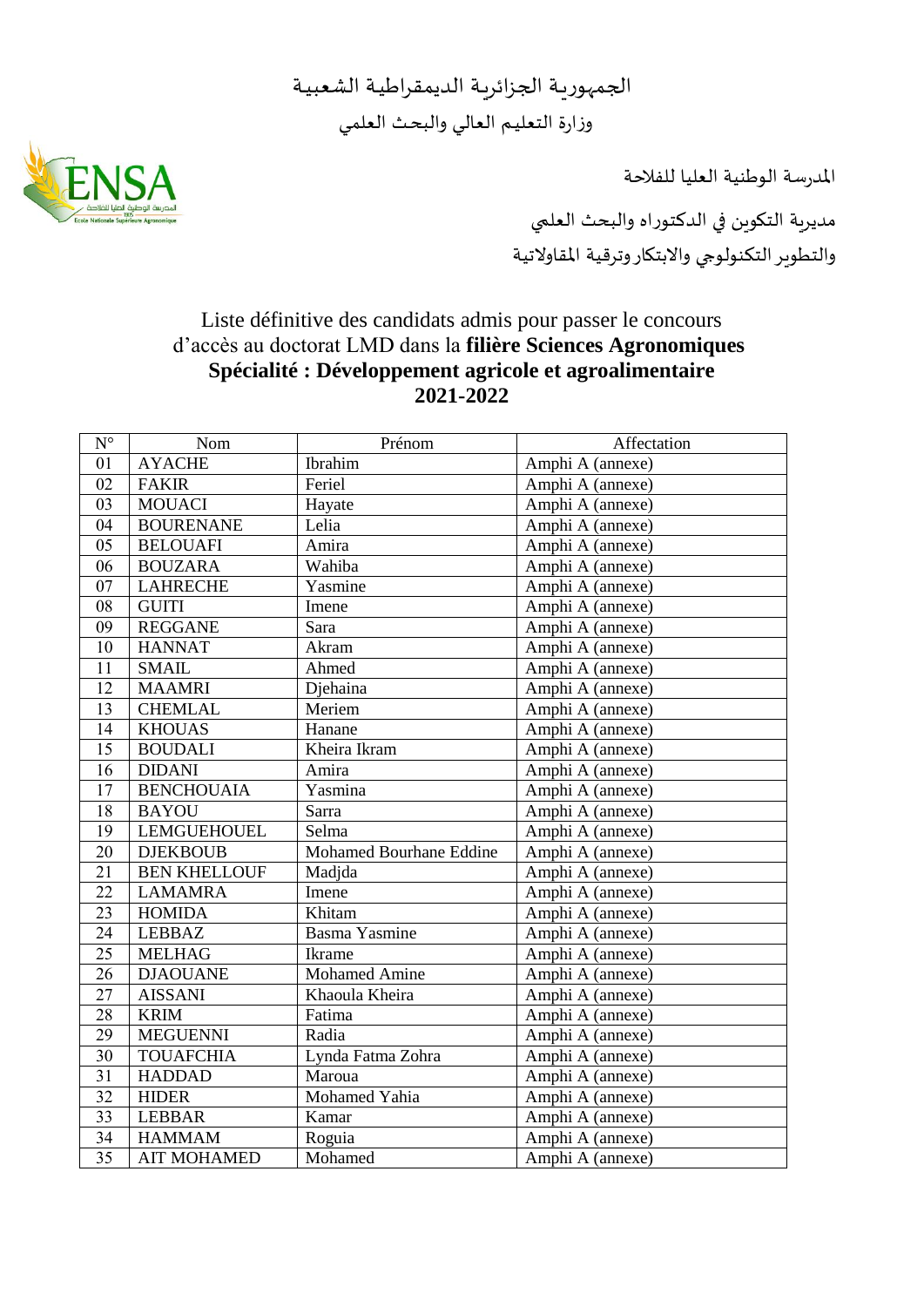| $\mathbf{N}^{\circ}$ | Nom                | Prénom                   | Affectation      |
|----------------------|--------------------|--------------------------|------------------|
| 36                   | <b>LAHNECHE</b>    | Meriem                   | Amphi A (annexe) |
| 37                   | <b>DJEBOURI</b>    | Ouissam                  | Amphi A (annexe) |
| 38                   | <b>BENSALAH</b>    | Somia                    | Amphi A (annexe) |
| 39                   | <b>AIT AKIL</b>    | Taous Sofia              | Amphi A (annexe) |
| 40                   | <b>FOUDILI</b>     | Raouia                   | Amphi A (annexe) |
|                      |                    |                          |                  |
| 41                   | <b>BELHADJ</b>     | Imen                     | Amphi B (annexe) |
| 42                   | <b>KADDOUR</b>     | Khadidja                 | Amphi B (annexe) |
| 43                   | <b>YOUSFI</b>      | Asma                     | Amphi B (annexe) |
| 44                   | <b>ESSLIMANI</b>   | Fatima                   | Amphi B (annexe) |
| 45                   | <b>DEMMOUCHE</b>   | Wissam                   | Amphi B (annexe) |
| 46                   | <b>ARAB SAID</b>   | Samra                    | Amphi B (annexe) |
| 47                   | <b>MESSOUS</b>     | Bahia                    | Amphi B (annexe) |
| 48                   | <b>SAOUDET</b>     | Nassira                  | Amphi B (annexe) |
| 49                   | <b>YOUSFI</b>      | Djihane                  | Amphi B (annexe) |
| $\overline{50}$      | <b>SEHILI</b>      | Abdelkader               | Amphi B (annexe) |
| 51                   | <b>MAHMOUDI</b>    | Fatiha                   | Amphi B (annexe) |
| 52                   | <b>SAOUD</b>       | Hichem Abdelhafid Moussa | Amphi B (annexe) |
| $\overline{53}$      | <b>BAKHTI</b>      | Sarah                    | Amphi B (annexe) |
| 54                   | <b>CHENAFI</b>     | Madjda                   | Amphi B (annexe) |
| $\overline{55}$      | <b>ZAOUALI</b>     | Sara                     | Amphi B (annexe) |
| $\overline{56}$      | EL BOUAMRANI       | Amina                    | Amphi B (annexe) |
| 57                   | <b>SAIDANI</b>     | Manel                    | Amphi B (annexe) |
| 58                   | <b>HAMMOUCHE</b>   | Abd El Walid             | Amphi B (annexe) |
| $\overline{59}$      | <b>BELAID</b>      | Mourad                   | Amphi B (annexe) |
| 60                   | <b>BENELMOUAZ</b>  | Rania Asmaa              | Amphi B (annexe) |
| 61                   | <b>BELEH</b>       | Roumaissa                | Amphi B (annexe) |
| 62                   | <b>DJOUAL</b>      | Amane                    | Amphi B (annexe) |
| 63                   | <b>MEZIANI</b>     | Aymen                    | Amphi B (annexe) |
| 64                   | <b>RAGGAS</b>      | Amina                    | Amphi B (annexe) |
| 65                   | <b>BELGHALI</b>    | Amel                     | Amphi B (annexe) |
| 66                   | <b>BENNAMANE</b>   | Narimane                 | Amphi B (annexe) |
| 67                   | <b>MOHAMEDI</b>    | Melissa Sounia           | Amphi B (annexe) |
| 68                   | <b>HAKOUM</b>      | Badra                    | Amphi B (annexe) |
| 69                   | <b>MELOUANE</b>    | Maroua                   | Amphi B (annexe) |
| 70                   | <b>MAIZI</b>       | Schahrazed               | Amphi B (annexe) |
| 71                   | <b>DJEMMAL</b>     | Nesma                    | Amphi B (annexe) |
| 72                   | <b>YOUCEFI</b>     | Abdelhak                 | Amphi B (annexe) |
| 73                   | <b>ALLEL</b>       | Chaimaa                  | Amphi B (annexe) |
| 74                   | <b>BOUANIKA</b>    | Aissa                    | Amphi B (annexe) |
| 75                   | <b>FETTAR</b>      | Nesrine                  | Amphi B (annexe) |
| 76                   | <b>CHORFA</b>      | Abir                     | Amphi B (annexe) |
| 77                   | <b>OUAZZI</b>      | Thilelli                 | Amphi B (annexe) |
| 78                   | <b>BEGHAMI</b>     | Dialila                  | Amphi B (annexe) |
| 79                   | <b>BOUTOUATOU</b>  | Elmoundhir               | Amphi B (annexe) |
| 80                   | <b>BAHRI</b>       | Nesrine                  | Amphi B (annexe) |
|                      |                    |                          |                  |
| 81                   | <b>BOUMAZA</b>     | Rania                    | Amphi C (annexe) |
| 82                   | <b>CHIKH</b>       | Sarah                    | Amphi C (annexe) |
| 83                   | <b>ATTICHE</b>     | Widad                    | Amphi C (annexe) |
| 84                   | <b>KHITER</b>      | Chaima                   | Amphi C (annexe) |
| 85                   | <b>NOUARI</b>      | Salma                    | Amphi C (annexe) |
| 86                   | <b>BOUDJEMAI</b>   | Kenza                    | Amphi C (annexe) |
| 87                   | <b>BEN MEDJBER</b> | Dyhia                    | Amphi C (annexe) |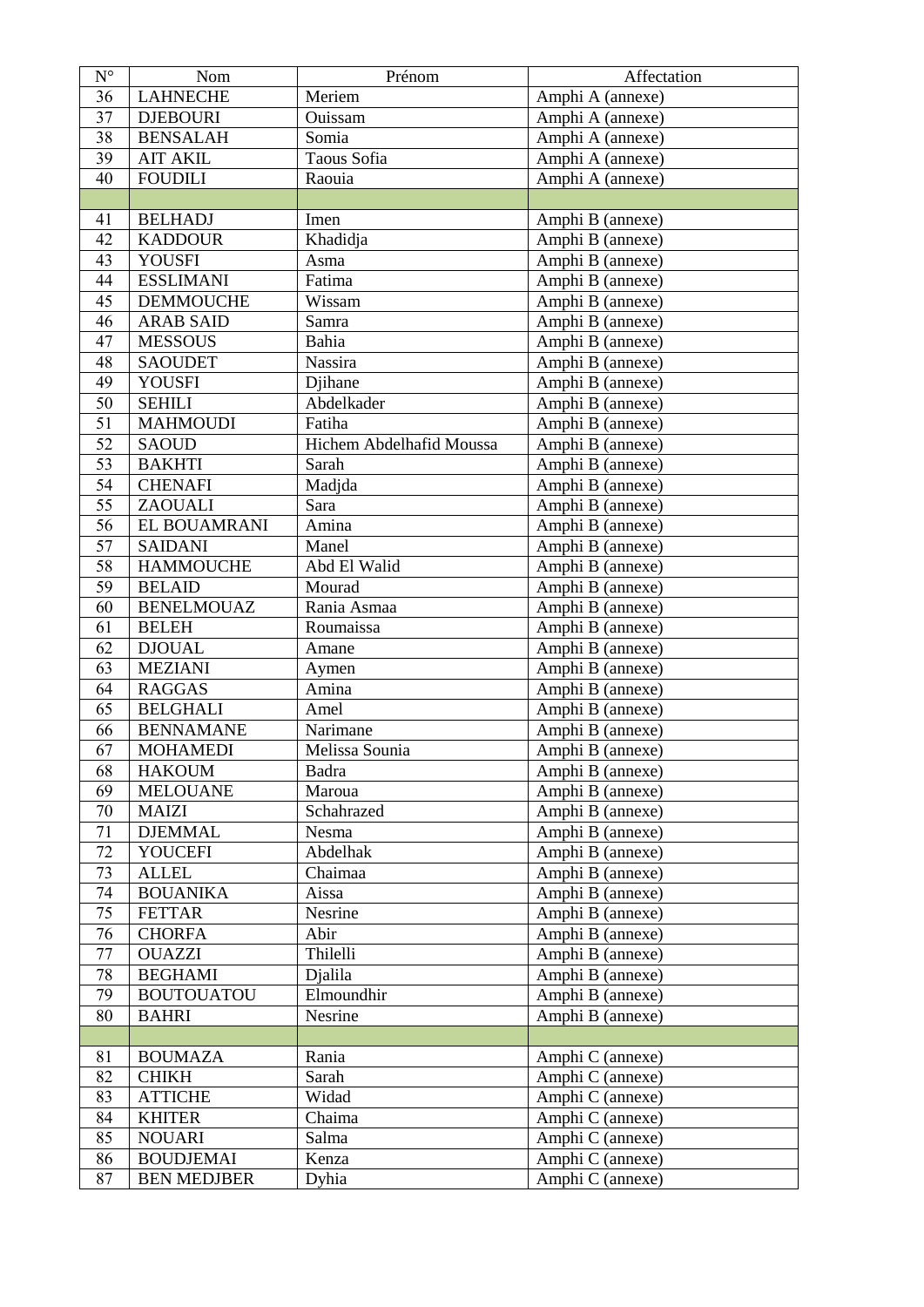| $N^{\circ}$ | Nom                     | Prénom        | Affectation      |
|-------------|-------------------------|---------------|------------------|
| 88          | <b>NAIMI</b>            | Yamina        | Amphi C (annexe) |
| 89          | <b>DRAOU</b>            | Zandjabil     | Amphi C (annexe) |
| 90          | <b>OUFEKIR</b>          | Fatma Zohra   | Amphi C (annexe) |
| 91          | <b>CHEBIEB</b>          | Hassiba       | Amphi C (annexe) |
| 92          | <b>TINE</b>             | Hamida        | Amphi C (annexe) |
| 93          | <b>HAICHEUR</b>         | Rania         | Amphi C (annexe) |
| 94          | <b>SOUILAH</b>          | Asma          | Amphi C (annexe) |
| 95          | <b>BENASLA</b>          | Nora          | Amphi C (annexe) |
| 96          | <b>BAYOUD</b>           | Asmaa         | Amphi C (annexe) |
| 97          | <b>BOUNESRAG</b>        | Amel          | Amphi C (annexe) |
| 98          | <b>DJOUADI</b>          | Racha         | Amphi C (annexe) |
| 99          | <b>YESSAD</b>           | Ibtissam      | Amphi C (annexe) |
| 100         | <b>SEBA</b>             | Kawther       | Amphi C (annexe) |
| 101         | <b>SALMI</b>            | Sara          | Amphi C (annexe) |
| 102         | <b>KHITER</b>           | <b>Bakhta</b> | Amphi C (annexe) |
| 103         | <b>BENRABAH</b>         | Hanen         | Amphi C (annexe) |
| 104         | <b>CHOUKCHOU BRAHAM</b> | Amina         | Amphi C (annexe) |
| 105         | <b>REMMACHE</b>         | Souheyla      | Amphi C (annexe) |
| 106         | <b>GABSI</b>            | Khadra        | Amphi C (annexe) |
| 107         | <b>DJOUDI</b>           | Fatima        | Amphi C (annexe) |
| 108         | <b>TRACHI</b>           | Aicha         | Amphi C (annexe) |
| 109         | <b>KIRAT</b>            | Chaima        | Amphi C (annexe) |
| 110         | <b>GASMI LAHASSENI</b>  | Anfel         | Amphi C (annexe) |
|             |                         |               |                  |
| 111         | <b>SEDDIKI</b>          | Abderraouf    | Amphi C (annexe) |
| 112         | <b>ABEDREZIG</b>        | Mohamed       | Amphi C (annexe) |
| 113         | <b>BOULARES</b>         | Roumaissa     | Amphi C (annexe) |
| 114         | <b>BOUKHATEM</b>        | Khadidja      | Amphi C (annexe) |
| 115         | <b>DJAREF</b>           | Baya Hadia    | Amphi C (annexe) |
| 116         | <b>ADJOUT</b>           | Asma          | Amphi C (annexe) |
| 117         | <b>DOUHA</b>            | Othmane       | Amphi C (annexe) |
| 118         | <b>BELKESSAM</b>        | Ouahab        | Amphi C (annexe) |
| 119         | <b>ABDALLAH</b>         | Ahlem         | Amphi C (annexe) |
| 120         | <b>FEURTAS</b>          | Chaimaa       | Amphi C (annexe) |
| 121         | <b>BELALI</b>           | Yacine        | Amphi C (annexe) |
| 122         | <b>CHAOUNE</b>          | Dallel        | Amphi C (annexe) |
| 123         | <b>REZAGUI</b>          | Meroua        | Amphi C (annexe) |
| 124         | <b>BENSAID</b>          | Abdeldjalil   | Amphi C (annexe) |
|             |                         |               |                  |
| 125         | <b>ADNAN</b>            | Kadri         | Amphi D (annexe) |
| 126         | <b>ARBOUCHE</b>         | Chahrazed     | Amphi D (annexe) |
| 127         | <b>OUGUENOUNE</b>       | Meriem        | Amphi D (annexe) |
| 128         | <b>LARIBI</b>           | Sara          | Amphi D (annexe) |
| 129         | <b>SAHRAOUI</b>         | Ikram         | Amphi D (annexe) |
| 130         | <b>SEFFAH</b>           | Amina Ilham   | Amphi D (annexe) |
| 131         | <b>SAHRAOUI BEHAR</b>   | Fatma         | Amphi D (annexe) |
| 132         | <b>BENMOUSSA</b>        | Saliha        | Amphi D (annexe) |
| 133         | <b>BOUREKBA</b>         | Chahrazed     | Amphi D (annexe) |
| 134         | <b>DOUKANI</b>          | Cherifa       | Amphi D (annexe) |
| 135         | <b>HAFSI</b>            | Zohra         | Amphi D (annexe) |
| 136         | <b>BELHHIRECHE</b>      | Sofiane       | Amphi D (annexe) |
| 137         | <b>BOUKHEROUF</b>       | Rim           | Amphi D (annexe) |
| 138         | <b>BENHALIMA</b>        | Siham         | Amphi D (annexe) |
| 139         | <b>MORSLI</b>           | Fathi         | Amphi D (annexe) |
| 140         | <b>REGUIEG</b>          | <b>Basma</b>  | Amphi D (annexe) |